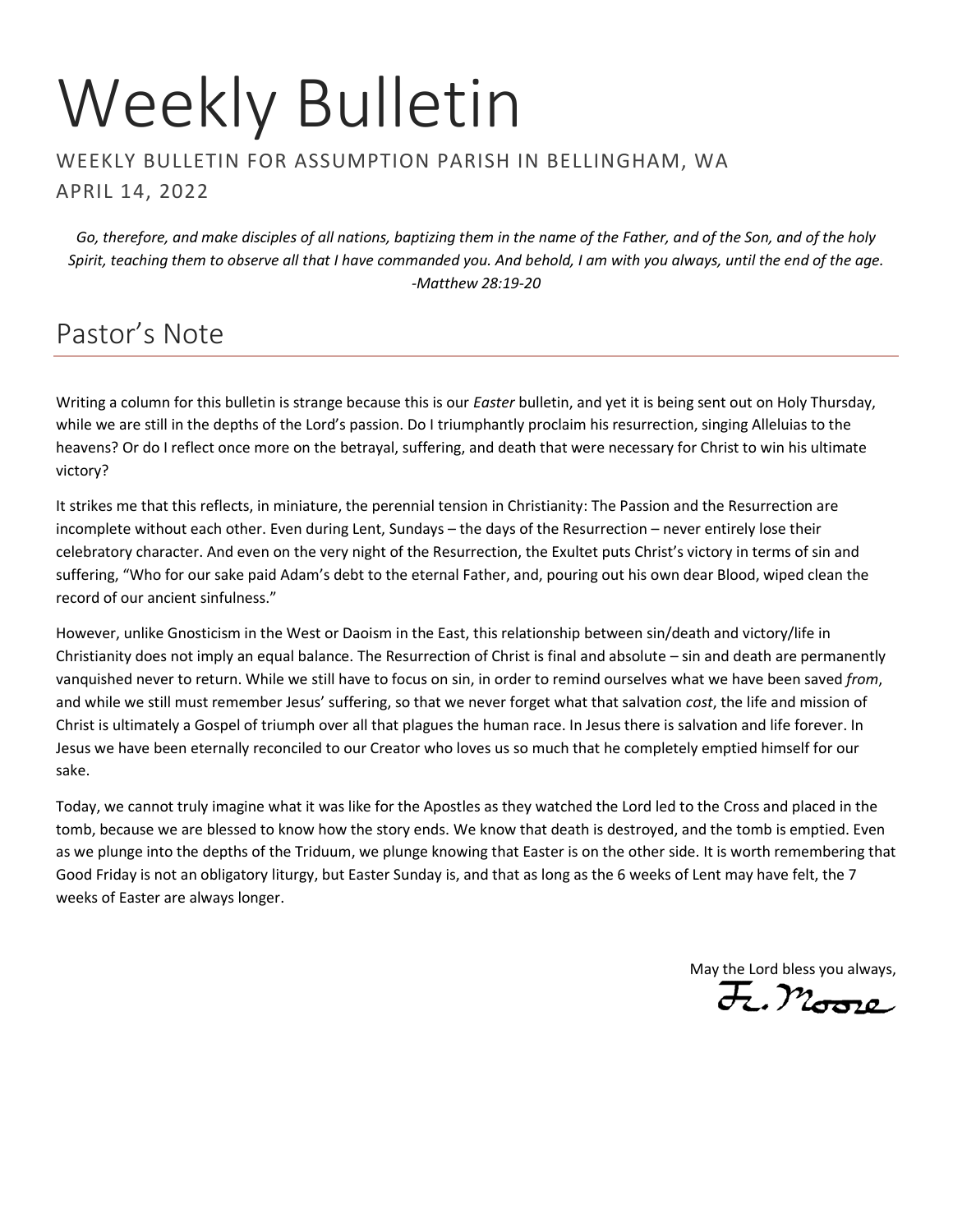#### Easter Season

The Easter Season is 50 days, from April 17 to June 5. This Easter Season, we invite you to be intentional about proclaiming and celebrating the Risen Christ throughout this joyous season. Visi[t https://archseattle.org/easter/](https://archseattle.org/easter/) to learn about ways to celebrate this Easter Season.

# Thank Yous!

*"I give thanks to my God at every remembrance of you, praying always with joy in my every prayer for all of you, because of your partnership for the gospel from the first day until now. I am confident of this, that the one who began a good work in you will continue to complete it until the day of Christ Jesus." (Philippians 1:3-6)*

## Soup Suppers

Thank you to all who helped with our Friday soup suppers!

For those who arrived early to deliver delicious, meatless soups, for those who set up tables and chairs, for those who prepared our individual tables so we could share in food and fellowship with one another, for those in the kitchen who kept our soups warm, cleaned the dishes, and stayed until the lights were put out and the doors ready to be locked, for those who led us in prayer, gave inspiring presentations, encouraged us to "be doers of the word and not hearers only," for those who came and shared their holy presence with each other … WE GIVE THANKS FOR EACH AND EVERY ONE!

# Holy Week

On behalf of the Parish Staff, thank you to all our parishioners who helped and will help to make our Triduum celebrations a beautiful, solemn, and joy-filled time with our Lord, Jesus Christ! We are grateful for the gifts shared through cleaning the church, preparing, and decorating the grounds and worship space, hospitality, videographers and photography, and liturgy sacristans, lectors, extraordinary ministers of holy communion, and altar servers. Thank you as well to the catechists who helped prepare our Elect for reception of the sacraments of initiation at the Easter Vigil!

## Beautiful Grounds

A big thank you to our volunteers that care for our grounds, especially the Jacobs and Ochs families, and the Knights of Columbus. These past few weeks they have been working hard to trim trees, plant flowers and spread bark to ready our campus for Easter. It looks wonderful!

# School News

# Employment Openings

Assumption Catholic School has employment openings for the 2022-2023 school year. To view the listings, please visit the school's website under "About" and "Employment Opportunities." We are currently looking to fill a preschool teacher position, office assistant, and middle school language arts/literature. If you think you will be a good fit, please email a cover letter, three references, and a resume to [theoffice@assumption.school.](mailto:theoffice@assumption.school)

# Science Fair & Multi-Culture Dinner

The tri-annual Science Fair is being held on Friday, April 22<sup>nd</sup> and the multi-cultural dinner will be held that evening starting at 6 pm in the gym. Thank you to our parishioners who are helping to judge the students' experiments.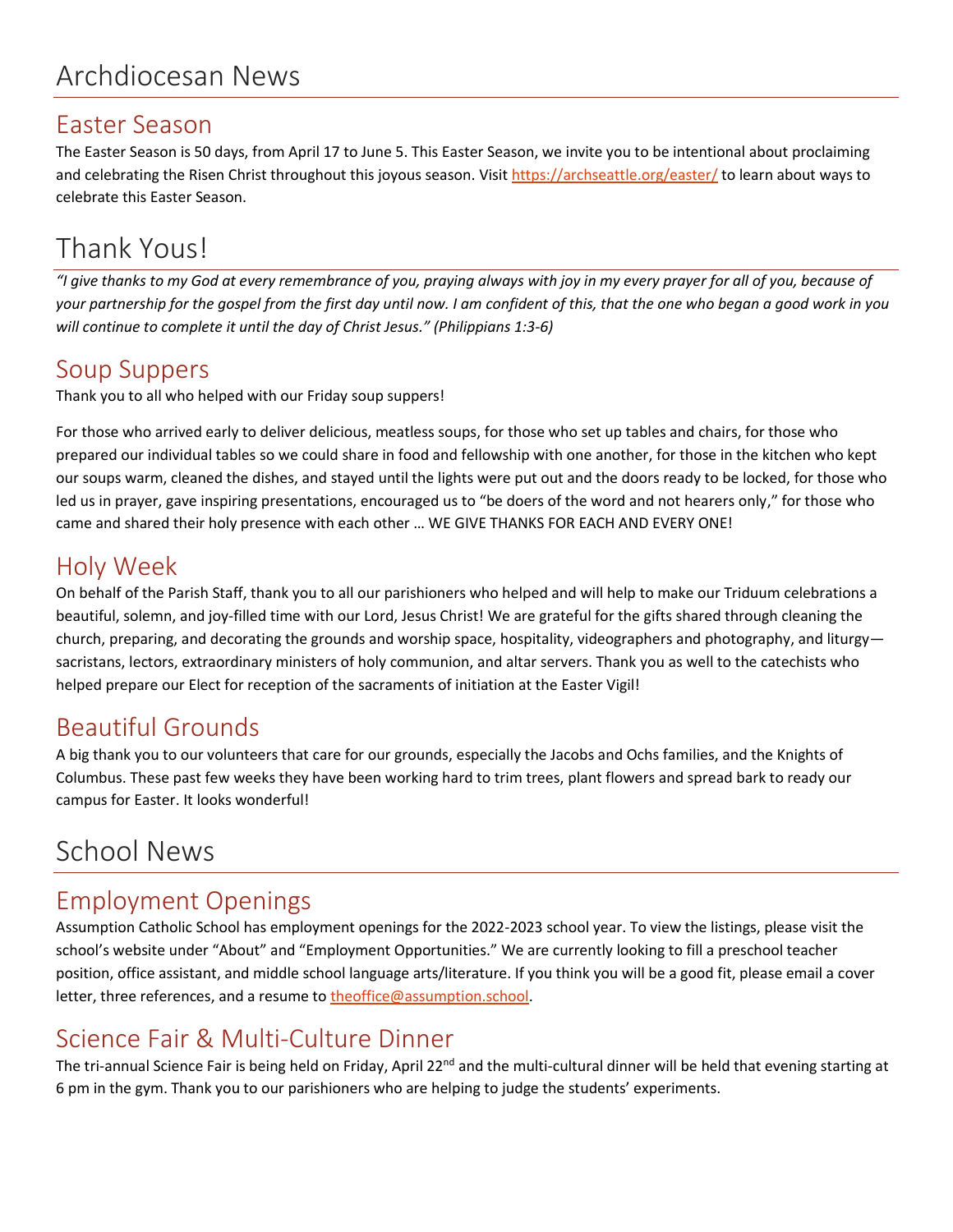# Upcoming

#### Events

- **Saturday, Apr. 16**
	- o 8:30 pm Easter Vigil
- **Sunday, Apr. 17**
	- o 8:00 am Easter Mass (English)
	- o 10:00 am Easter Mass (English)
	- o 12:30 pm Misa de Pascua (Spanish)
- **Tuesday, Apr. 19**
	- o 10:30 am Funeral (Roger Zejdlik)

# Sanctuary Lamp Candle

**This week the candle burns for:** Macaria Santos

#### Intentions

- **Saturday, Apr. 16**
	- o 8:30 pm, Easter Vigil
- **Sunday, Apr.17**
	- o 8:00 am, Pro Populo
	- o 10:00 am, Pro Populo
	- o 12:30 pm, Pro Populo
- **Tuesday, Apr. 19**
	- o 5:30 pm, Christopher Patrick Noonan, RIP
- **Wednesday, Apr. 20**
	- o 7:15 am, War Dead of Ukraine
- **Thursday, Apr. 21**
	- o 7:15 am, Edward Helfrick, RIP
- **Friday, Apr. 22**
	- o 8:15 am, Julie May, RIP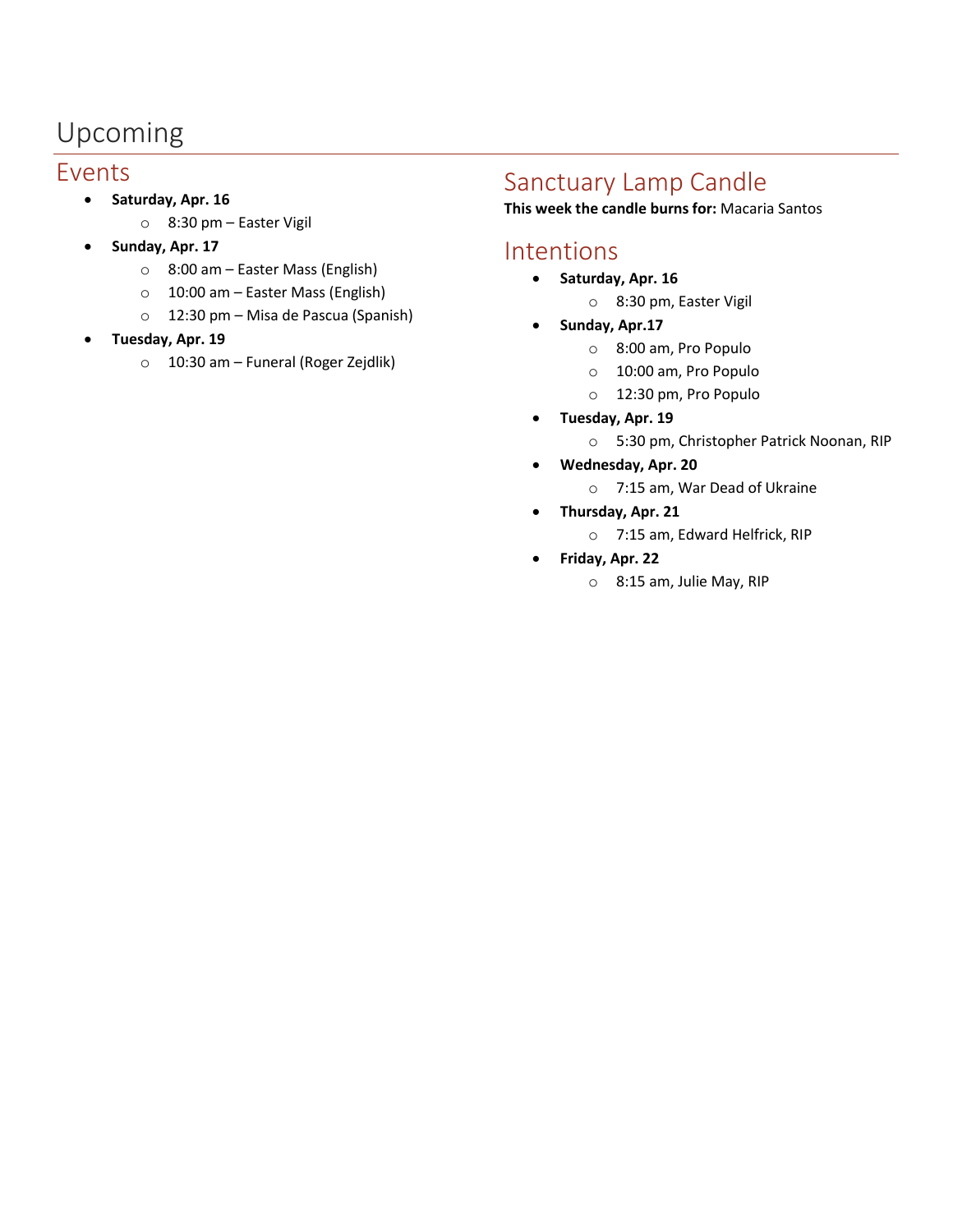# Boletín semanal

#### BOLETÍN SEMANAL DE LA PARROQUIA DE LA ASUNCIÓN EN BELLINGHAM, WA 14 DE ABRIL DE 2022

*Vayan, pues, y hagan discípulos de todas las naciones, bautizándolos en el nombre del Padre y del Hijo y del Espíritu Santo, enseñándoles a guardar todo lo que les he mandado; y ¡recuerden! Yo estoy con ustedes todos los días, hasta el fin del mundo. -Mateo 28, 19-20*

# Nota del Pastor

Escribir una columna para este boletín es extraño porque este es nuestro boletín de *Pascua*, y, sin embargo, se envía el Jueves Santo, mientras todavía estamos en las profundidades de la pasión del Señor. ¿Proclamo triunfalmente su resurrección, cantando Aleluyas a los cielos? ¿O reflexiono una vez más sobre la traición, el sufrimiento y la muerte que fueron necesarios para que Cristo ganara su victoria final?

Me llama la atención que esto refleje, en miniatura, la tensión perenne en el cristianismo: la Pasión y la Resurrección están incompletas entre sí. Incluso durante la Cuaresma, los domingos, los días de la Resurrección, nunca pierden por completo su carácter celebratorio. E incluso en la misma noche de la Resurrección, el Exultar pone la victoria de Cristo en términos de pecado y sufrimiento, "Quien por nuestro bien pagó la deuda de Adán con el Padre eterno, y, derramando su propia y querida Sangre, borró el registro de nuestra antigua pecaminosidad".

Sin embargo, a diferencia del gnosticismo en Occidente o el taoísmo en Oriente, esta relación entre pecado/muerte y victoria/vida en el cristianismo no implica un equilibrio igualitario. La resurrección de Cristo es definitiva y absoluta: el pecado y la muerte son vencidos permanentemente para nunca regresar. Si bien todavía tenemos que centrarnos en el pecado, para recordarnos de qué *hemos* sido salvos, y mientras todavía debemos recordar el sufrimiento de Jesús, para que nunca olvidemos lo que *costó* esa salvación, la vida y la misión de Cristo es, en última instancia, un Evangelio de triunfo sobre todo lo que plaga a la raza humana. En Jesús hay salvación y vida para siempre. En Jesús hemos sido eternamente reconciliados con nuestro Creador que nos ama tanto que se vació completamente por nosotros.

Hoy en día, no podemos imaginar realmente lo que fue para los Apóstoles mientras veían al Señor guiado a la Cruz y colocado en la tumba, porque tenemos la bendición de saber cómo termina la historia. Sabemos que la muerte es destruida y la tumba es vaciada. Incluso mientras nos sumergimos en las profundidades del Triduo, nos sumergimos sabiendo que la Pascua está al otro lado. Vale la pena recordar que el Viernes Santo no es una liturgia obligatoria, pero el Domingo de Pascua sí lo es, y que mientras las 6 semanas de Cuaresma se hayan sentido, las 7 semanas de Pascua siempre son más largas.

Bendiciones en el Señor,

 $\overline{\mathcal{F}}$ , Moro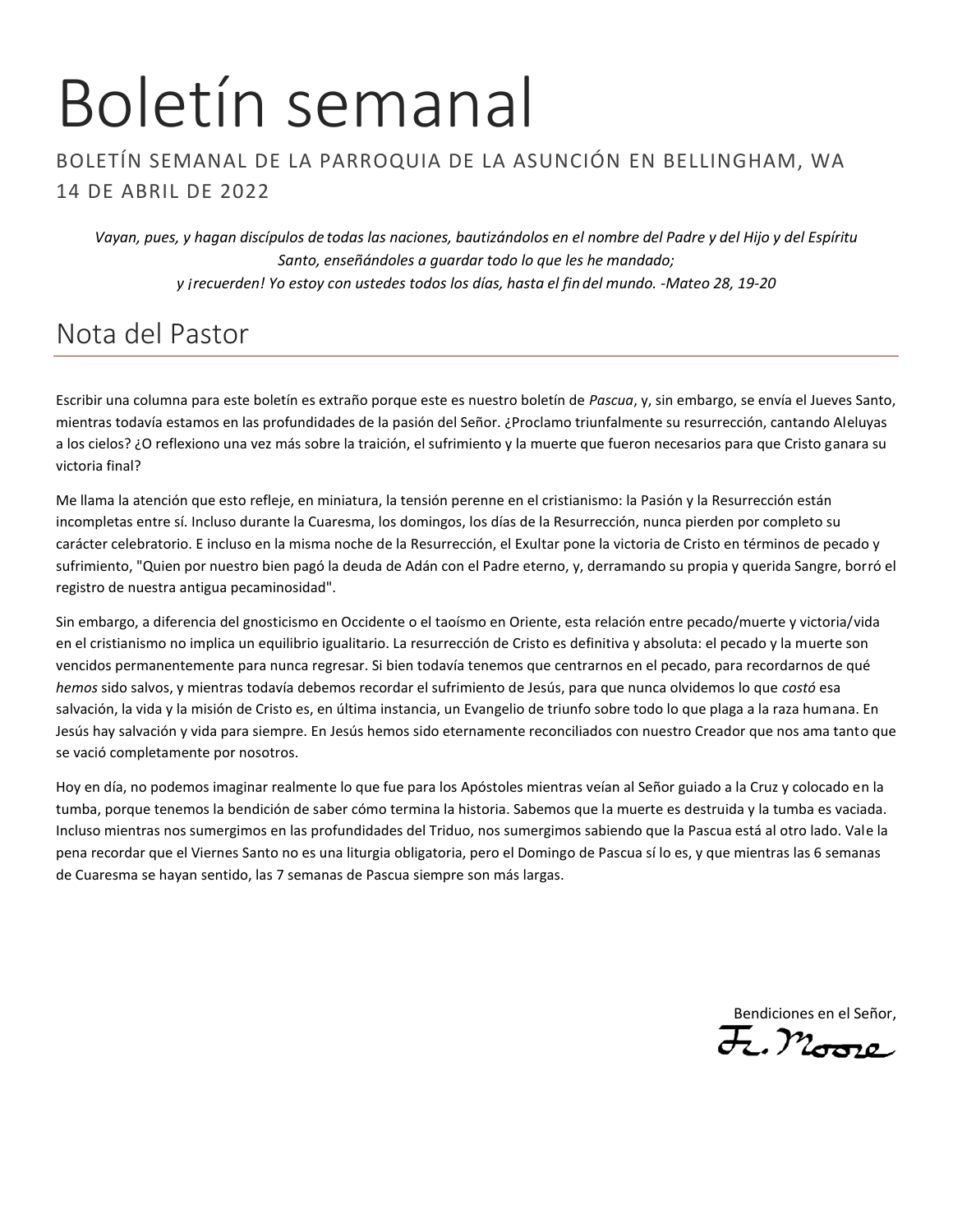## Temporada de Pascua

La temporada de Pascua es de 50 días, del 17 de abril al 5 de junio. En este tiempo de Pascua, te invitamos a ser intencional al proclamar y celebrar a Cristo Resucitado a lo largo de esta temporada de alegría. Visite [archseattle.org/celebra-la-alegria-de](https://archseattle.org/celebra-la-alegria-de-la-pascua/?lang=es)[la-pascua](https://archseattle.org/celebra-la-alegria-de-la-pascua/?lang=es) para aprender sobre las formas de celebrar esta temporada de Pascua.

# ¡Gracias!

*"Doy gracias a mi Dios en cada recuerdo de ustedes, orando siempre con alegría en cada una de mis oraciones por todos ustedes, debido a su asociación por el evangelio desde el primer día hasta ahora. Confío en esto, en que el que comenzó una buena obra en ti continuará completándola hasta el día de Cristo Jesús". (Filipenses 1:3-6)*

## Cenas de sopa

¡Gracias a todos los que ayudaron con nuestras cenas de sopa de los viernes!

Para aquellos que llegaron temprano para entregar deliciosas sopas sin carne, para aquellos que instalaron mesas y sillas, para aquellos que prepararon nuestras mesas individuales para que pudiéramos compartir la comida y el compañerismo entre nosotros, para aquellos en la cocina que mantuvieron nuestras sopas calientes, limpiaron los platos y se quedaron hasta que se apagaron las luces y las puertas estaban listas para cerrarse, por aquellos que nos guiaron en oración, dieron presentaciones inspiradoras, nos animaron a "ser hacedores de la palabra y no sólo oyentes", por aquellos que vinieron y compartieron su santa presencia unos con otros... ¡DAMOS GRACIAS POR TODOS Y CADA UNO!

## Semana Santa

¡En nombre del personal de la parroquia, gracias a todos nuestros feligreses que ayudaron y ayudarán a hacer de nuestras celebraciones del Triduo un tiempo hermoso, solemne y lleno de alegría con nuestro Señor, Jesucristo! Estamos agradecidos por los dones compartidos a través de la limpieza de la iglesia, la preparación y decoración de los terrenos y el espacio de adoración, la hospitalidad, los videógrafos y la fotografía, y la liturgia: sacristanes, lectores, ministros extraordinarios de la sagrada comunión y monaguillos. ¡Gracias también a los catequistas que ayudaron a preparar a nuestros Elegidos para la recepción de los sacramentos de iniciación en la Vigilia Pascual!

## Hermosos jardines

Muchas gracias a nuestros voluntarios que cuidan nuestros terrenos, especialmente a las familias Jacobs y Ochs, y a Caballeros de Colón. Estas últimas semanas han estado trabajando duro para podar árboles, plantar flores y esparcir corteza para preparar nuestro campus para la Pascua. ¡Se ve maravilloso!

# Noticias de la escuela

# Empleo

Escuela Católica de la Asunción tiene vacantes de empleo para el año escolar 2022-2023. Para ver los listados, visite el sitio web de la escuela en "Acerca de" y "Oportunidades de empleo". Actualmente estamos buscando llenar un puesto de maestro de preescolar, asistente de oficina y artes del lenguaje / literatura de la escuela intermedia. Si cree que será una buena opción, envíe por correo electrónico una carta de presentación, tres referencias y un currículum vitae [a theoffice@assumption.school.](mailto:theoffice@assumption.school)

# Feria de Ciencias y Cena Multicultural

La Feria de Ciencias trienual se llevará a cabo el viernes 22 de abril y la cena multicultural se llevará a cabo esa noche a partir de las 6 pm en el gimnasio. Gracias a nuestros feligreses que están ayudando a juzgar los experimentos de los estudiantes.